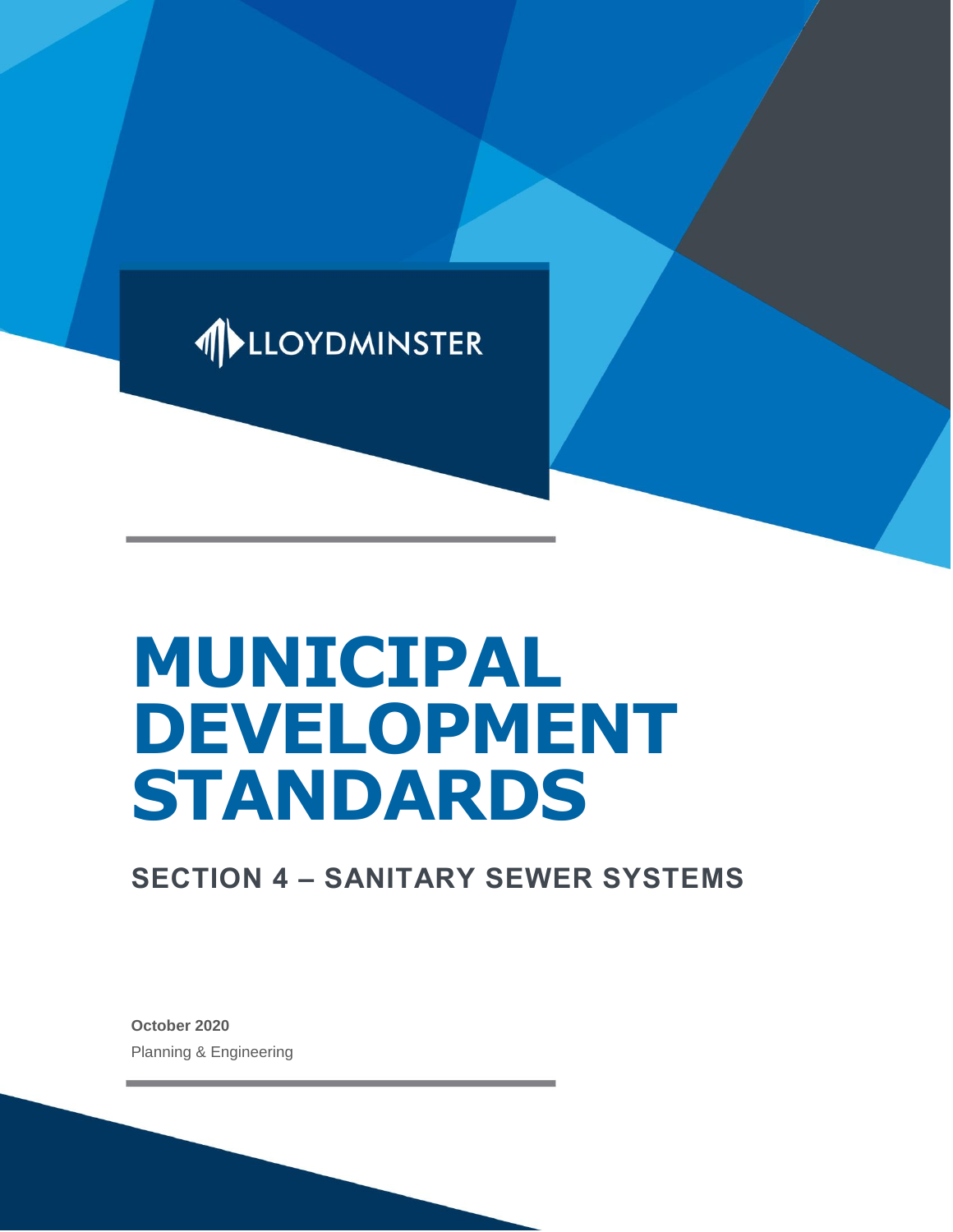

| <b>SECTION</b> |                                                  | <b>PAGE</b> |
|----------------|--------------------------------------------------|-------------|
| 4              | <b>Sanitary Sewer Systems</b>                    | $4 - 2$     |
| 4.1            | General                                          | $4 - 2$     |
| 4.1.1          | Separation of Storm and Sanitary Systems         | $4 - 2$     |
| 4.2            | Design Flow                                      | $4 - 2$     |
| 4.2.1          | Domestic Contribution                            | $4 - 3$     |
| 4.2.2          | Commercial/Industrial/Institutional Contribution | $4 - 3$     |
| 4.2.3          | Infiltration & Inflow                            | $4 - 3$     |
| 4.3            | Pipe Flow Formula                                | $4 - 3$     |
| 4.3.1          | <b>Gravity Sewers</b>                            | $4 - 4$     |
| 4.3.2          | Sewage Forcemains                                | $4 - 4$     |
| 4.4            | Velocity                                         | $4 - 4$     |
| 4.4.1          | Minimum Velocity                                 | $4 - 4$     |
| 4.4.2          | Maximum Velocity                                 | $4 - 4$     |
| 4.5            | Minimum Pipe Diameter (Gravity Sewers)           | $4 - 4$     |
| 4.6            | Minimum Pipe Grade                               | $4 - 5$     |
| 4.7            | Minimum Depth of Cover                           | $4 - 5$     |
| 4.8            | Manhole Spacing                                  | $4 - 5$     |
| 4.9            | <b>Curved Sewers</b>                             | $4-6$       |
| 4.10           | <b>Hydraulic Losses Across Manholes</b>          | $4 - 6$     |
| 4.11           | Pipe Location                                    | $4-6$       |
| 4.12           | <b>Service Connections</b>                       | $4 - 7$     |
| 4.13           | <b>Service Connection Records</b>                | $4 - 7$     |
| 4.14           | <b>Materials and Specifications</b>              | $4 - 7$     |
| 4.14.1         | <b>Gravity Sewers</b>                            | $4 - 8$     |
| 4.14.2         | Forcemains                                       | $4 - 8$     |
| 4.14.3         | Manholes                                         | $4 - 8$     |
| 4.14.4         | <b>Bedding Materials</b>                         | $4 - 9$     |

# **TABLE OF CONTENTS**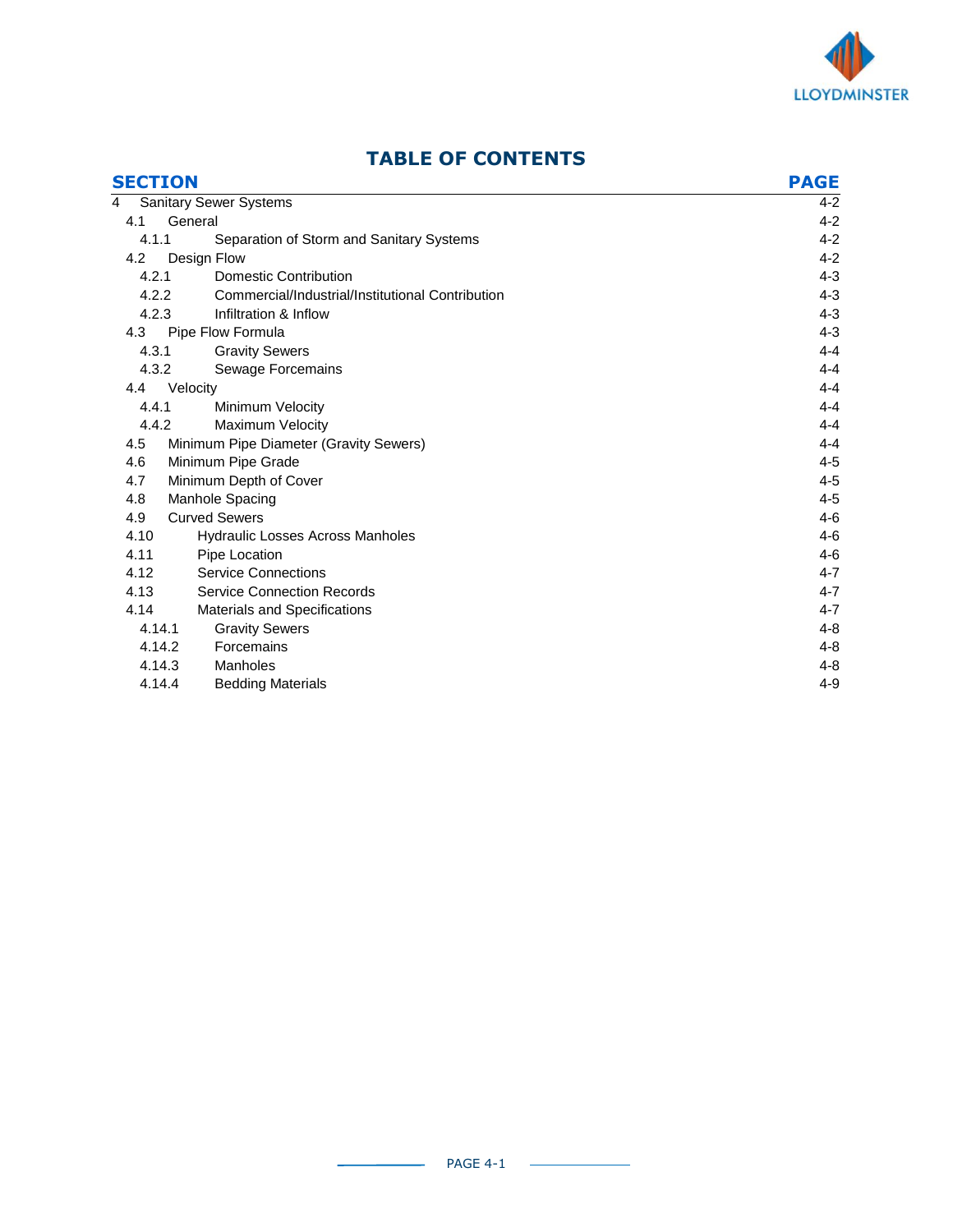

# **4 SANITARY SEWER SYSTEMS**

# **4.1 General**

These standards cover the design and construction of sewer mains and accessories to be built or re-built in the City. All designs must conform to the City of Lloydminster Sanitary Sewer Master Plan. Detail drawings relating to sanitary sewer system construction, trenching and backfill are provided in the Standard Drawings, sections 3 (Manholes), 4 (Trenching and Backfill) and 7 (Service Connections).

These standards provide the minimum design criteria, general construction requirements and construction materials for Consulting Engineers to use in their preparation of specifications and drawings. These standards may be exceeded if warranted by the design consultant. Good engineering practices and designs must prevail on all projects.

# **4.1.1 Separation of Storm and Sanitary Systems**

All new systems or extensions from existing systems are to be designed on a separated basis. Run off from roofs, lots, streets and other outside areas including yards and parking areas and infiltration water from foundation drains and other sources, is to be excluded from the sanitary sewer system.

# **4.2 Design Flow**

The sanitary sewer system must be designed in accordance with the Water Security Agency of Saskatchewan's Sewage Works Design Standard EPB 503. The system must have sufficient capacity to convey the peak dry weather flow, plus extraneous flows, plus sanitary flow from all future contributing areas. Additionally, the Consulting engineer must supply a statement that the receiving stream is of sufficient capacity to convey the increased flows. This section outlines the methodology and design criteria that apply to the design of the sanitary sewer system.

Sanitary sewage systems must be designed on whichever of the following is greater:

- The ultimate subdivision design population in the Outline Plan or Land Use Bylaw; or
- Equivalent population subject to the peak day demand multiplier.

The equivalent populations are:

| <b>The</b> | Residential                         | $= 42$ persons/ha  |
|------------|-------------------------------------|--------------------|
| <b>B</b>   | Medium Residential                  | $= 90$ persons/ha  |
| <b>COL</b> | <b>High Residential</b>             | $= 178$ persons/ha |
| <b>COL</b> | Commercial/Industrial/Institutional | $= 48$ persons/ha  |

Residential design populations can be further broken down as follows:

Residential-Low Density (RF1, RF2, RPL, RF3):

| Single detached dwelling          | 12 units/ha @ 3.5 people/unit   |
|-----------------------------------|---------------------------------|
| Semi-detached or duplex dwellings | 25 units/ha @ 3.5 people/unit   |
| Mobile home subdivision           | 17.5 units/ha @ 3.5 people/unit |

Residential-Medium Density (RF4, RF5, RF6):

| $\mathbf{m}$             | Townhouses                        | 37.5 units/ha @ 2.4 people/unit |
|--------------------------|-----------------------------------|---------------------------------|
| <b>COL</b>               | Semi-detached or duplex dwellings | 25 units/ha @ 2.4 people/unit   |
| $\mathcal{L}_{\rm{max}}$ | Triplexes                         | 30 units/ha @ 2.4 people/unit   |
| <b>COL</b>               | Fourplexes                        | 37.5 units/ha @ 2.4 people/unit |
| m.                       | Mobile home parks                 | 17.5 units/ha @ 2.4 people/unit |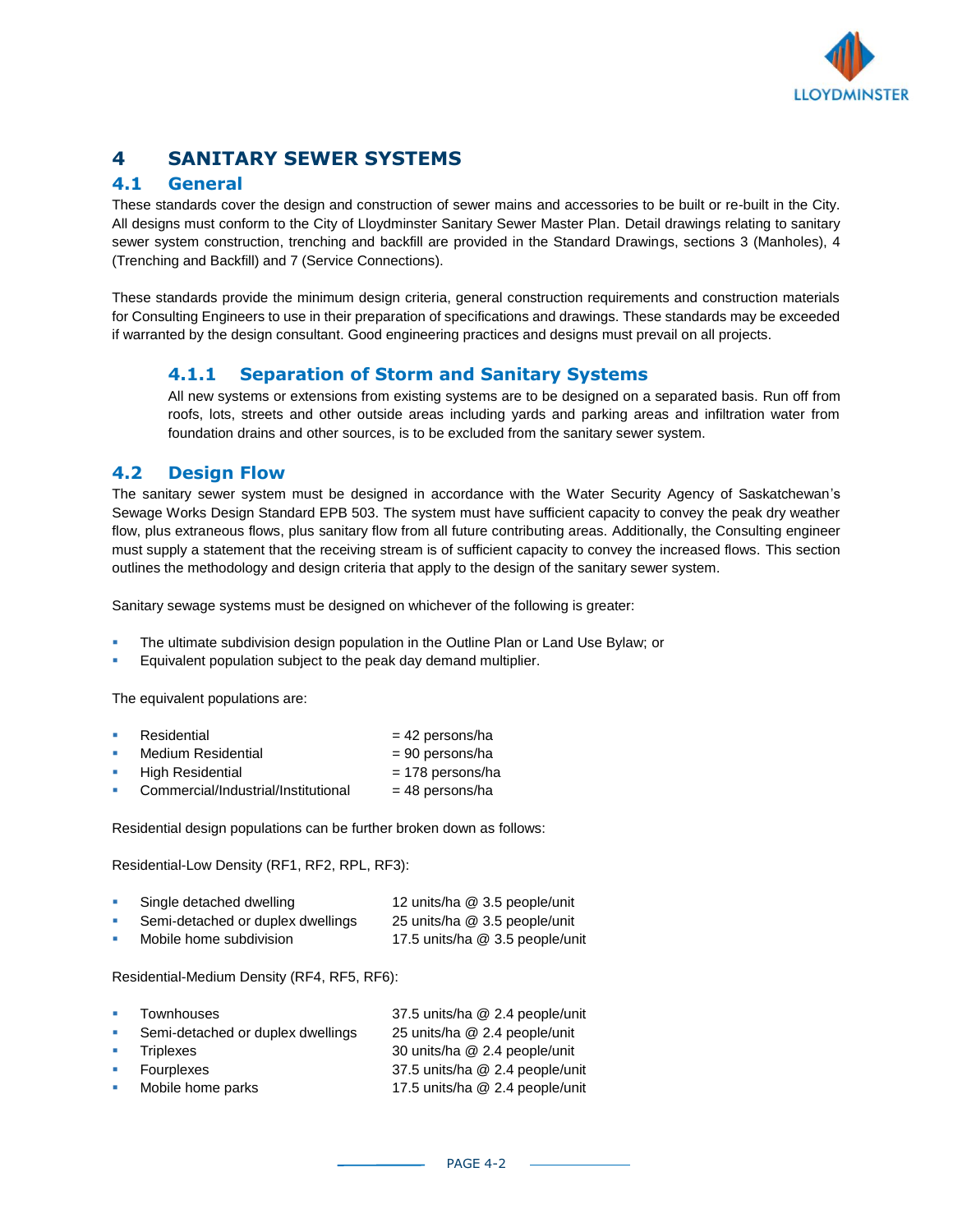

Residential-High Density (RA7, RA8, RA9):

Apartments 74 units/ha @ 2.4 people/unit Townhouses 37.5 units/ha @ 2.4 people/unit

The sewer main capacity must be designed to convey the peak hourly sewage contribution plus infiltration, without the use of holding tanks and based on the following sub-sections.

#### **4.2.1 Domestic Contribution**

The design flows for domestic contribution must be derived using the following parameters:

- **EXEDENT** Minimum average contribution of 320 litres per capita per day.
- Peak hourly flow for each contributing area calculated at an average flow multiplied by a peaking factor using the Harmon Formula:

C Peak Factor =  $1 + \frac{14}{4 + P^{1/2}}$ 

Where  $P =$  the population in thousands.

The minimum peaking factor will be 2.5.

## **4.2.2 Commercial/Industrial/Institutional Contribution**

Commercial and Industrial design flows will be based on the gross developed area or the specific application, whichever generates the greatest flow. These design flows must be calculated using the following parameters:

- Industrial flows minimum average contribution of 0.2 litres per second per gross hectare;
- Commercial and Institutional (churches, schools, etc.) flows minimum average contribution of 0.2 litres per second per gross hectare. Lower contributions may be considered on a per case basis; and
- **Peak dry weather flow for each contributing area calculated at average flow multiplied by a peaking factor** of 3.0.

#### **4.2.3 Infiltration & Inflow**

The following must be adhered to in order to reduce or eliminate infiltration or inflow of water into, or exfiltration of water out of, the sanitary sewer system:

- **•** The sanitary sewer and manhole system must be constructed to minimize infiltration. A maximum infiltration rate of 0.28 litres per second per gross hectare must be used;
- All new manholes are to be located out of "sags" (low points in the road profile); and
- **In the event that a manhole must be located within a sag, or is placed in any grassed area, it must feature** a watertight cover as described in Section 4.14.3.

Following review of the CCTV or visual inspection, an exfiltration test as described in Section 9.5.3 may be required to be performed when there is visible evidence of water entering the pipe, when the area features a high water table in the geotechnical report, or when environmental issues are a concern to the City. At a minimum, ten percent (10%) of all new pipe will be tested for exfiltration.

#### **4.3 Pipe Flow Formula**

All sanitary sewers must be sized using the Manning's equation and an "n" value of 0.013 for all smooth walled pipes of approved material.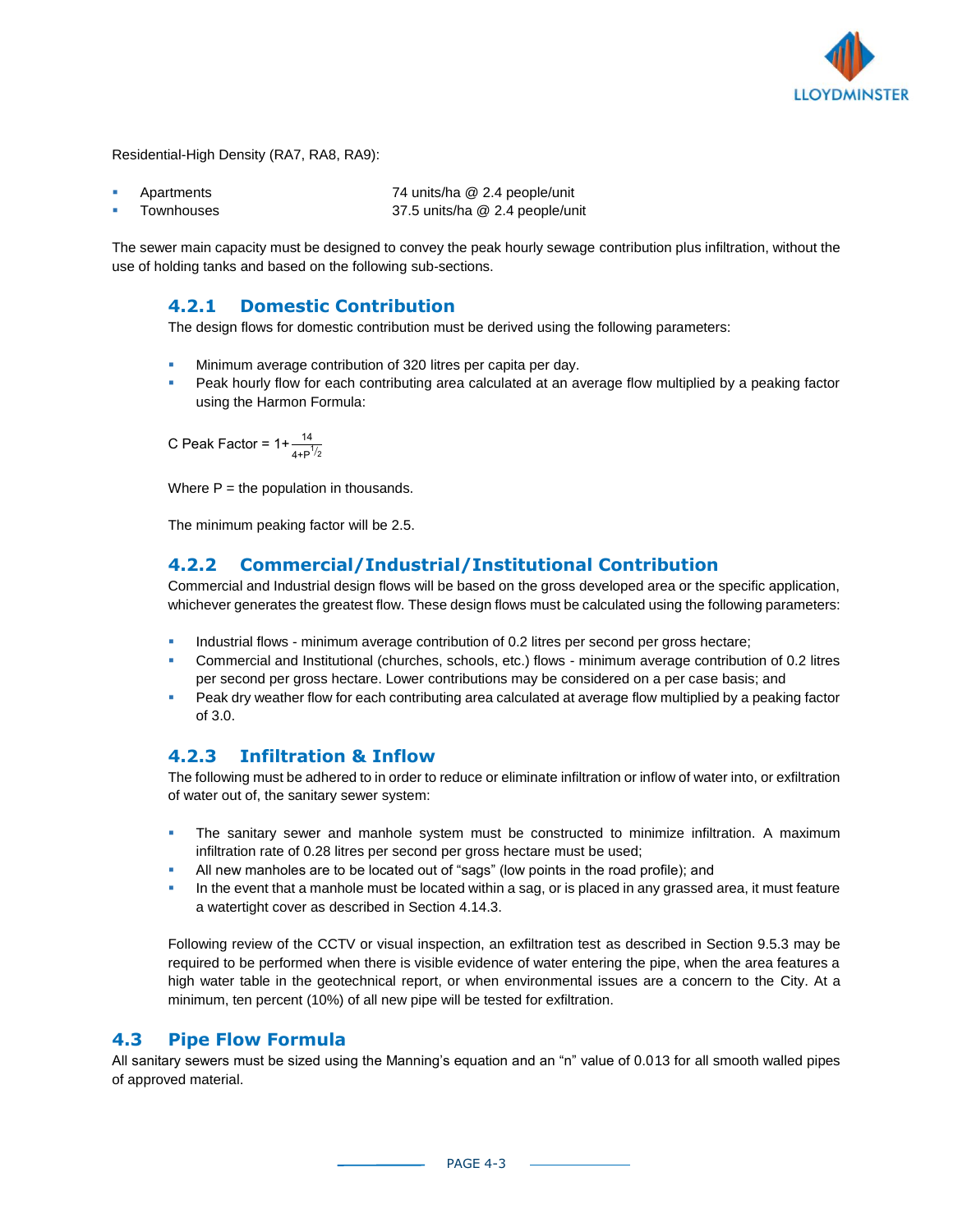

Application of a depth variable friction factor at a flow depth of 80% of the sewer diameter results in a flow rate of approximately 86% of the sewer's full flow capacity. Therefore, the required flow capacity for sizing of the sewer must be computed using the following relationship:

Required full flow sewer capacity = estimated total design peak flow rate 0.86

It is preferred that gravity flow be used where possible.

#### **4.3.1 Gravity Sewers**

The required flow capacity of a full flow sewer must be calculated using Manning's formula:

$$
Q=\frac{AR^{0.667}S^{0.5}}{n}
$$

Where:  $Q =$  Design flow in m<sup>3</sup>/s

 $A =$  Cross sectional area in  $m<sup>2</sup>$ 

 $R =$  Hydraulic radius (area/wetted perimeter) in m

 $S =$  Slope of hydraulic grade line  $(m/m)$ 

n = Roughness coefficient

## **4.3.2 Sewage Forcemains**

The calculation of flow capacity of forcemains will utilize the Hazen-Williams formula:

 $Q = CD^{2.63}S^{0.54} \times 275.5$ 

| Where: $Q =$ | Rate of flow in L/s |
|--------------|---------------------|
|              |                     |

- D = Nominal internal pipe diameter in m
- $S =$  Slope of hydraulic grade line  $(m/m)$
- $C =$  Roughness coefficient = 125 for all mains

## **4.4 Velocity**

| 4.4.1 | <b>Minimum Velocity</b> |  |
|-------|-------------------------|--|
|       |                         |  |

| <b>Gravity sewers</b> | $V = 0.6$ m/s  |
|-----------------------|----------------|
| Forcemains            | $V = 0.76$ m/s |

#### **4.4.2 Maximum Velocity**

Unless specifically designed the maximum velocities are:

Gravity Sewers  $V = 3.00$  m/s

Forcemains  $V = 1.5$  m/s

#### **4.5 Minimum Pipe Diameter (Gravity Sewers)**

Sizing of pipes will adhere to the recommendations within the Sanitary Sewer Master Plan; otherwise the following minimum sizes will be used:

- Residential Areas  $D = 200$  mm
- Commercial/Industrial Areas  $D = 250$  mm
	- Service Connections  $D = 100$  mm (single family dwelling)
		- D = 150 mm (industrial/commercial/multifamily)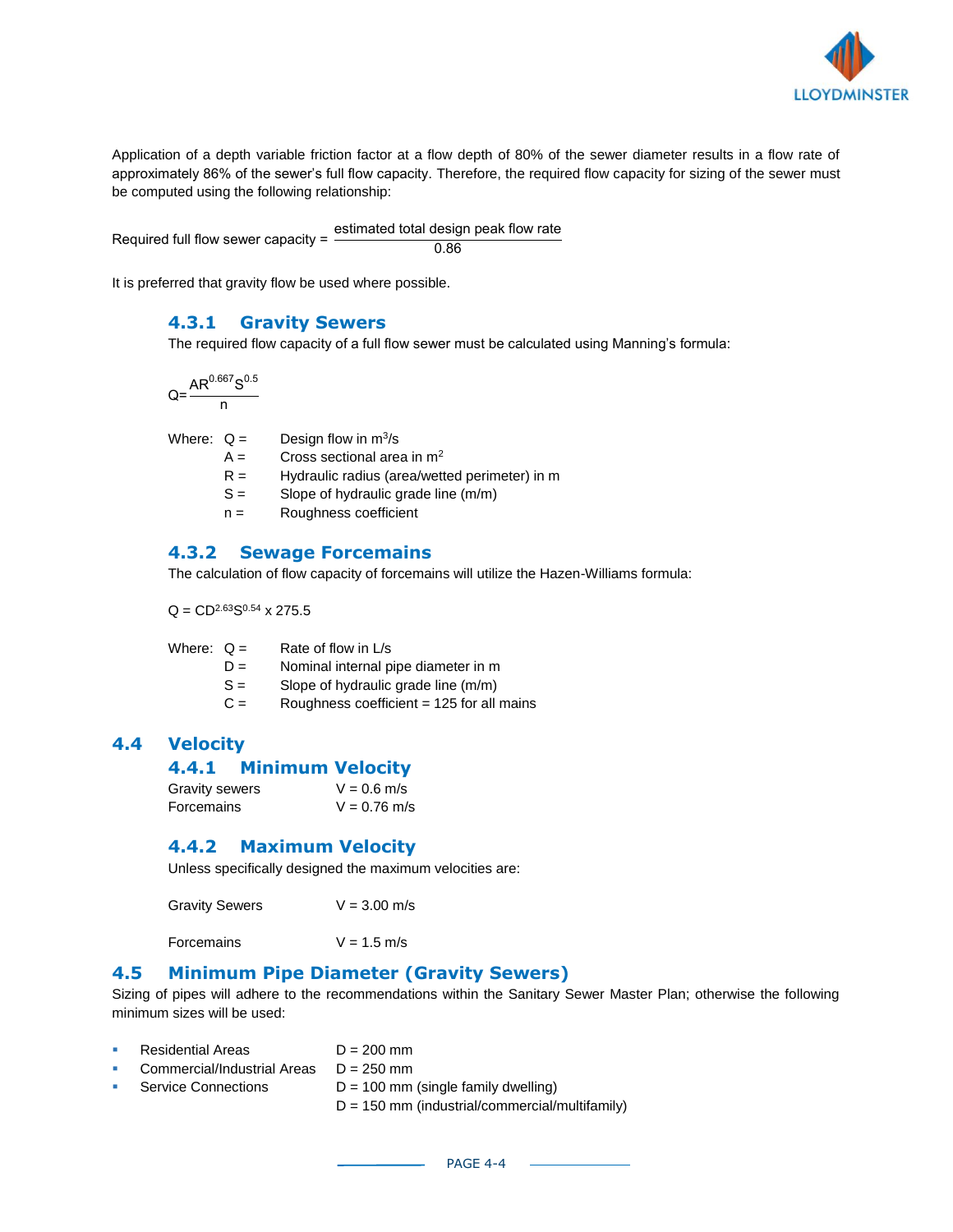

Note:  $D =$  nominal internal pipe diameter.

#### **4.6 Minimum Pipe Grade**

While steeper grades are desirable, the minimum grades are in Table 4.1.

| Table 4.1 - Minimum Pipe Grades       |                             |  |  |
|---------------------------------------|-----------------------------|--|--|
| <b>Internal Pipe</b><br>Diameter (mm) | <b>Minimum Grade</b><br>(%) |  |  |
| 200                                   | 0.40                        |  |  |
| 250                                   | 0.28                        |  |  |
| 300                                   | 0.22                        |  |  |
| 375                                   | 0.15                        |  |  |
| 450                                   | 0.12                        |  |  |
| 525                                   | 0.10                        |  |  |
| 600 and larger                        | 0.10                        |  |  |

The percentage grade must be increased for top ends/dead ends of sanitary systems to 1%.

The grade for curved sewers must meet the minimum slopes identified in Table 4.2, unless the Consulting Engineer submits calculations to demonstrate that increased slope is not required to achieve self-cleansing velocity.

| rable 4.2 – Minimum Curved Fipe Grade |                                |  |
|---------------------------------------|--------------------------------|--|
| <b>Internal Pipe</b><br>Diameter (mm) | <b>Minimum Grade</b><br>$(\%)$ |  |
| 200                                   | 0.60                           |  |
| 250                                   | 0.47                           |  |
| 300                                   | 0.38                           |  |
| 375                                   | 0.27                           |  |
| 450                                   | 0.23                           |  |
| 525                                   | 0.20                           |  |
| 600 and larger                        | 0.15                           |  |

#### **Table 4.2 – Minimum Curved Pipe Grades**

#### **4.7 Minimum Depth of Cover**

Minimum cover is to be 3.0 m to top of pipe and must be of sufficient depth to satisfy the following requirements:

- Allow service connections to basements. Typically, the obvert of the sewer should be at least 1.0 m to 1.5 m lower than the proposed basement footing elevation;
- **•** Prevent freezing;
- Clear other underground utilities; and
- Prevent damage from surface loading.

If it is not possible to achieve the minimum depth to prevent freezing, insulation must be specified to be installed as per Standard Drawing 4-101.

## **4.8 Manhole Spacing**

The following criteria must be used: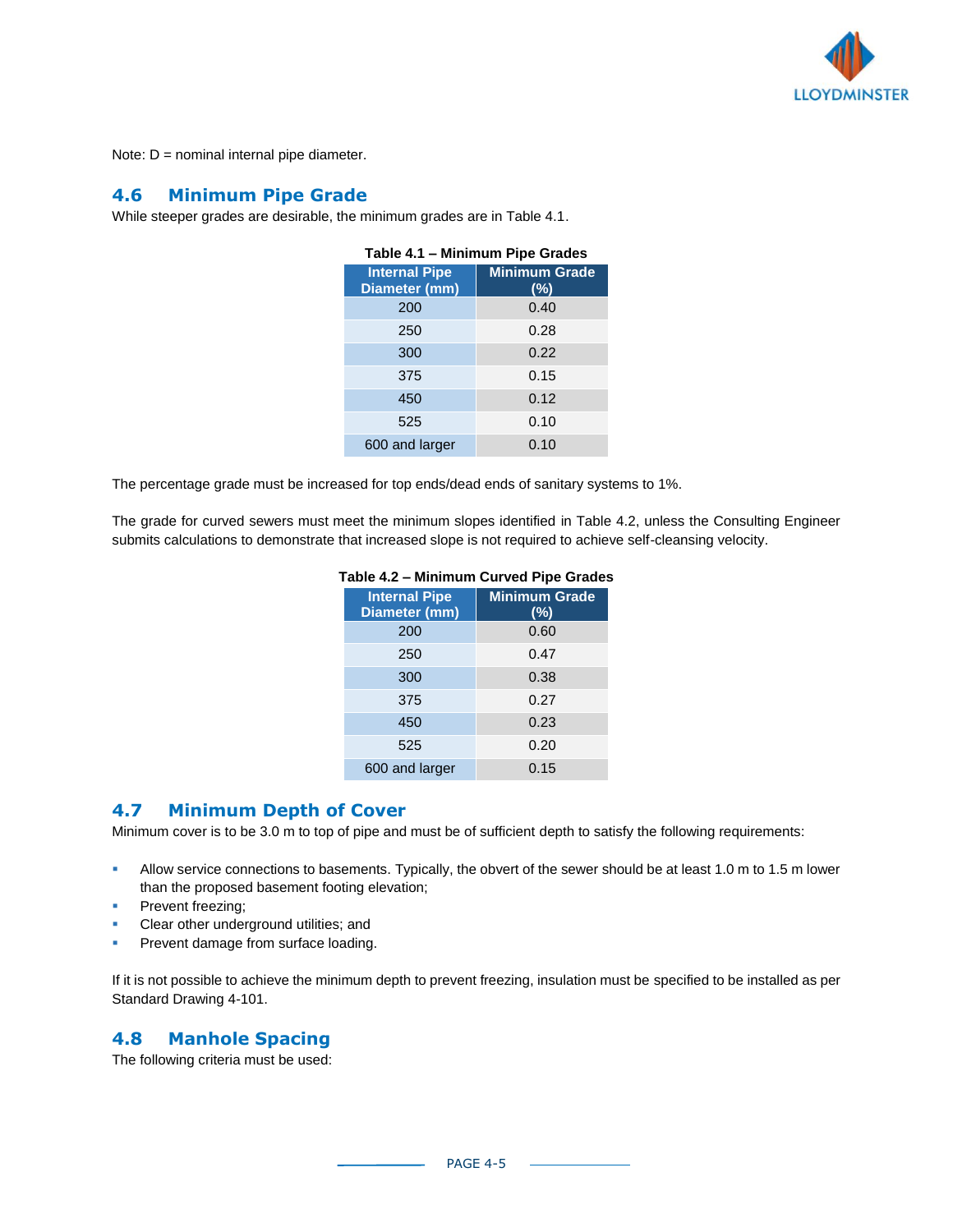

- Manholes must be provided at the end of each line, at all junctions, and at all changes in pipe sizes, grades or alignment;
- The maximum allowable distances between manholes are 120 m for sewers up to 375 mm and 150 m for sewers 450 mm and larger; and
- For curved sewers, the allowable spacing of manholes is 90 m maximum for sewers up to 375 mm and 120 m for sewers 450 mm and larger.

## **4.9 Curved Sewers**

For sanitary sewers aligned in a curve:

- Maximum joint deflection must have a radius greater than 60 m, unless otherwise recommended by the pipe manufacturer; and
- Curved sewers must be aligned parallel to the road centreline.

# **4.10 Hydraulic Losses Across Manholes**

The design of manholes must conform to the following:

- Generally, for increasing pipe diameters, the obvert of the downstream pipe must match the obvert of the upstream pipe;
- A smooth transition will be provided between the inverts of incoming pipes and the outlet pipes. Extreme changes in elevation at manholes will be avoided;
- Minimum drop in invert levels across manholes to account for energy loss:
	- $\circ$  Straight runs 20 mm drop minimum;
	- $\circ$  Deflections up to 45 $\circ$  30 mm drop minimum; and
	- $\circ$  Deflections 45° to 90° 60 mm drop minimum;
- Deflection greater than  $90^{\circ}$  must be accommodated using two (2) or more manholes; and
- Where drops greater than 0.6 m cannot be avoided, a specifically designed drop manhole will be required to address the hydraulic requirements of the change of elevation. Considerations include:
	- o The pipe must be of sufficient size so that it does not surcharge;
	- $\circ$  A smooth vertical curve must be formed between the inlet pipe and the drop shaft with no breaks in grade, projections, or edges;
	- $\circ$  The drop shaft diameter must be equal to or greater in size than that of the largest inlet pipe. For multiple connections, a larger drop shaft must be supplied;
	- o An air vent is to be provided at the crown of the outlet pipe downstream as detailed in Standard Drawing 3- 103;
	- o The outlet must provide a hydraulic jump basin to dissipate energy, to convert the flow to sub-critical velocity, and to allow for air release;
	- $\circ$  The cover must be able to withstand pressures from air discharge and surcharging; and
	- $\circ$  The manhole shaft must be sized to attain a clear main entry access of 1.0 m or greater.

## **4.11 Pipe Location**

Sanitary sewers must be installed on the centreline of the roadway, unless otherwise approved by the City. Where at all possible, water mains should cross above sewer mains. The minimum separation of the sanitary sewer main from water mains, storm sewer mains, and power/telephone/cable is as follows:

- Minimum 3.0 m horizontally unless sewer depth requires increased spacing;
- Minimum 0.6 m vertical clearance between the bottom of a sewer pipe and the top of the watermain, if the watermain is passing under; and
- Minimum 0.3 m vertical separation between the top of a sewer pipe and the bottom of the watermain, if the watermain is passing over.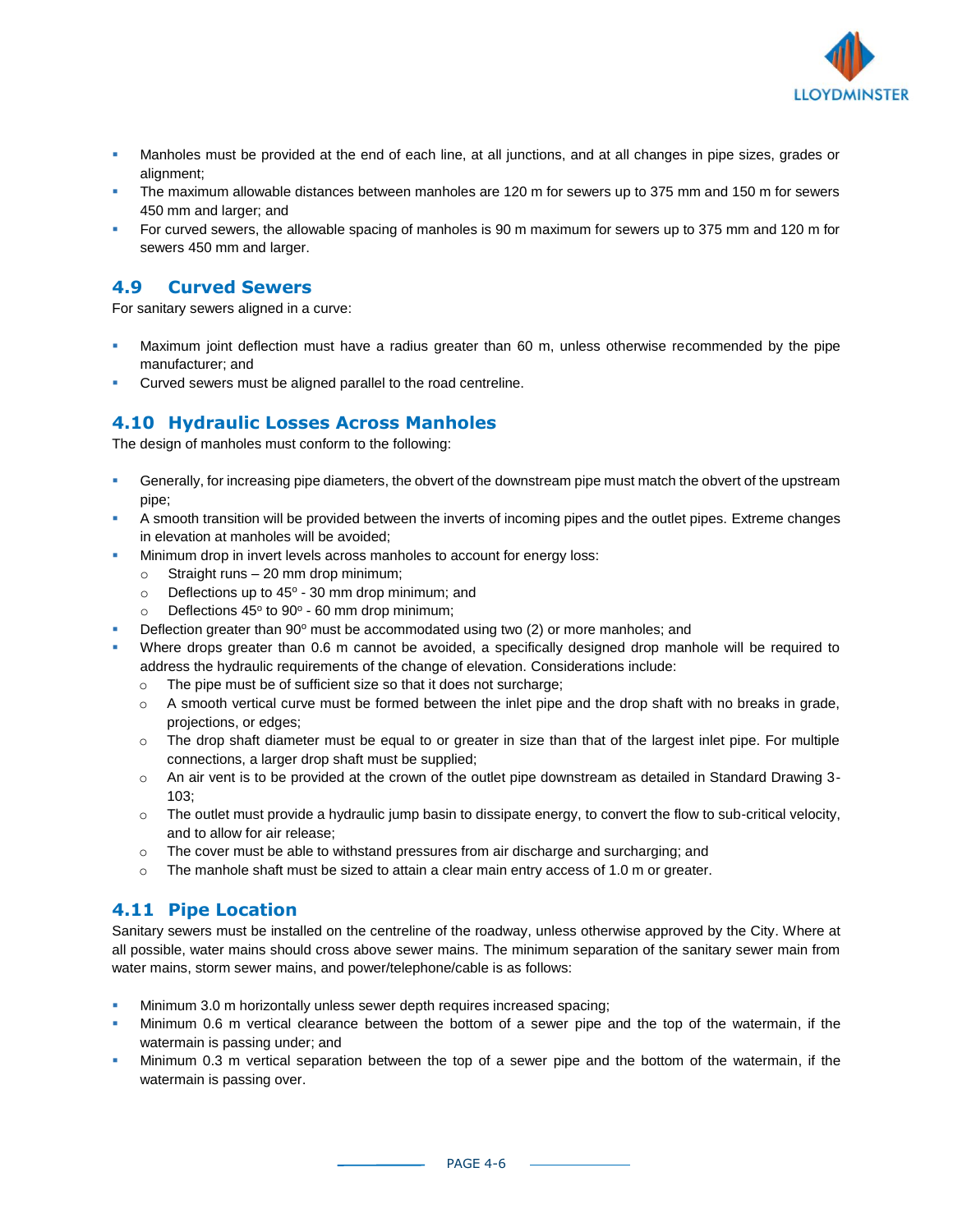

Pipes being crossed must be supported as shown in Standard Drawing 4-300.

#### **4.12 Service Connections**

Service connections must be designed to conform to the following requirements:

- Trenching requirements:
	- o In separate trench if larger than 200 mm; and
	- $\circ$  In a common trench with water service and storm sewer service laterals. For service connection details, see section 7 of the Standard Drawings;
- The minimum size of sanitary sewer service stubs to a single-family dwelling lot is 100 mm;
- Sanitary sewer service stubs for commercial, industrial, multi-family or institutional areas, unless otherwise approved by the City, must be 150 mm or greater;
- Sanitary sewer service connections must be designed as a single connection from the main to the property line, straight in to the building at a right angle to the main. The exception to this is service connections at the end of culde-sac bulbs, which may be connected directly to the manhole where a right angle connection to the main is not possible. See Standard Drawing 7-106;
- Sanitary sewer service stubs must be extended 4.0 m past the property line, or 2.0 m past the shallow utility easement, whichever is further;
- Sanitary sewer service stubs to single family dwelling lots from the main to property line must be designed for gravity flow with a minimum grade of 2.0%. All sanitary service connections must provide a minimum of 2.85 m of cover from top of pipe at property line;
- Sanitary sewer service connection materials must be polyvinyl chloride (PVC) SDR35 building service pipe conforming to CSA specification B182.2, latest revision thereof;
- It is preferred that sanitary service connections to PVC mains 300 mm or smaller be made by the use of in-line tees, otherwise saddles are to be used. Concrete mains require the use of inserted tees. See Standard Drawings 7-101, 7-102 and 7-103;
- Risers must be employed where the service connection at the main is 4.0 m or deeper;
- An inspection chamber located at 0.5 m inside the road right-of-way will be required on multifamily lot service connections, see Standard Drawing 7-202; and
- An inspection manhole located at 1.0 m inside the road right-of-way will be required on industrial and commercial sewer service connections, see Standard Drawing 7-203. This manhole may be either 900 mm or 1200 mm in diameter.

#### **4.13 Service Connection Records**

The Developer must provide detailed record drawings for all installed service connections with such drawings providing information related to pipe dimension, invert elevations at the property line, location of services relative to property line(s), manholes or watermain valves, and lot and block number. A standard service template is available from the City's website as detailed in Section 2.3.2.2.

#### **4.14 Materials and Specifications**

Pipe materials must be selected using a rational design method, considering local conditions such as the character of industrial wastes, possibility of septicity, soil characteristics, exceptionally high external loadings, superimposed live, dead, and frost induced loads, abrasion and similar problems, with the information in the following sections as a guide. Proper allowance for loads on sewer pipes must consider soil, type of pipe, width and depth of the trench and the need for special bedding, haunching and initial backfill, concrete cradles, or other special construction techniques must be used to withstand anticipated potential superimposed loading or loss of trench wall stability. Joining of dissimilar pipe materials (e.g. PVC to concrete) must be made by means of manholes.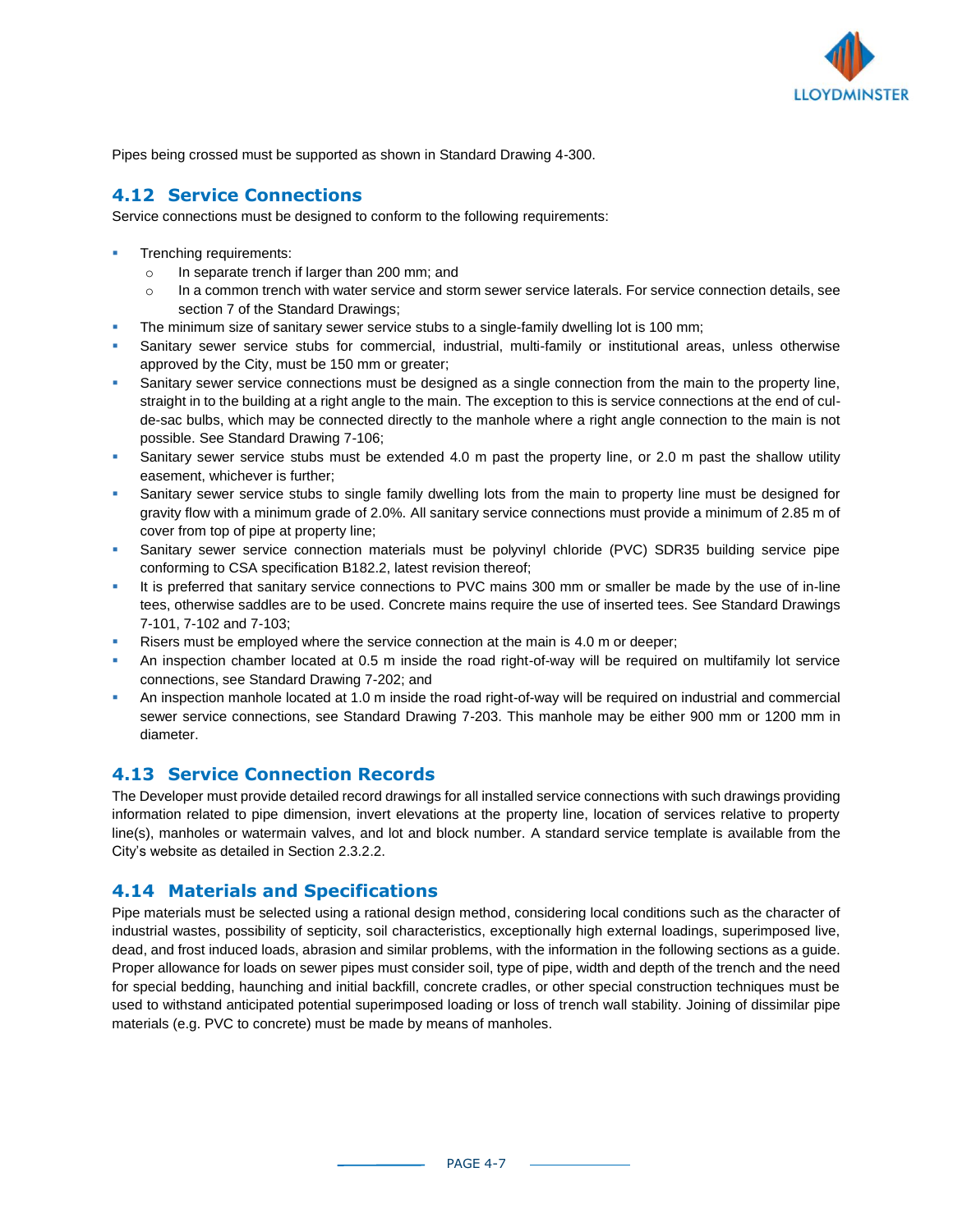

# **4.14.1 Gravity Sewers**

**Table 4.3 - Acceptable Pipe Materials for Gravity Sanitary Sewers**

| <b>Preferred Materials</b>                | <b>General Size Range</b><br>(mm) | <b>Standard</b>                            |
|-------------------------------------------|-----------------------------------|--------------------------------------------|
| Polyvinyl Chloride (PVC)<br>(smooth wall) | 100 to 900                        | ASTM D3034, maximum<br>SDR 35 (CSA B182.2) |
| <b>Reinforced Concrete</b>                | $\geq 900 +$                      | CAN/CSA A257, 65D<br>min.t                 |
| <b>Steel Reinforced PE</b><br>(DuroMaxx)  | 750 to 3000                       | ASTM D3350, ASTM<br>F2562, CSA B182.15     |

†Typical. Smaller pipe may be used, if economical.

‡Pipe must conform to the design requirements, but regardless of design requirements, pipe must not be less than 65D.

#### **4.14.2 Forcemains**

#### **Table 4.4 – Acceptable Pipe Materials for Sanitary Sewer Forcemains**

| <b>Preferred Materials</b>                  | <b>General Size Range</b><br>(mm) | <b>Standard</b>                                                                                       |
|---------------------------------------------|-----------------------------------|-------------------------------------------------------------------------------------------------------|
| Polyvinyl Chloride (PVC)                    | 150 to 300                        | AWWA C900, maximum DR18 or as<br>approved                                                             |
| Polyvinyl Chloride (PVC)                    | 400 & larger                      | AWWA C905, DR25 or as approved                                                                        |
| <b>High Density</b><br>Polyethylene (HD PE) | 75 & larger                       | AWWA C906, maximum DR-17,<br>PE3608, minimum ASTM D3350 cell<br>classification 345464C or as approved |

Alternate materials will be evaluated on individual presentations (including justification for deviation) by the Developer to the City.

For all pressure pipe, the designer must rationalize the pipe material chosen, using the standard Hazen-Williams equations in Section 4.3.2, to meet the governing condition for sustained pressure, short term under/over-pressure and, for PVC only, fatigue. The designer is required to demonstrate hydrostatic pressure exposure (pump operating against a closed valve) as part of the sustained pressure checks.

## **4.14.3 Manholes**

All manholes are to be 1200 mm inside diameter or larger for pipes up to 600 mm, and 1500 mm inside diameter or larger for pipes 600 mm to 900 mm in diameter, as per section 3 of the Standard Drawings. Manholes for pipes 1050 mm inside diameter or larger will utilize a t-riser manhole, as per Standard Drawing 3-102. Manhole selection and design must conform to the following:

- **•** Manholes must be large enough to accommodate the maximum intersecting pipe size. The minimum distance between openings for pipes will be 225 mm or one half of the largest pipe's outer diameter, whichever is greater. See Standard Drawing 3-207;
- **■** Manholes must be designed with sufficient inside dimensions to perform inspection and cleaning operations, allow for proper channel construction without difficulty, and minimize hydraulic losses through the manhole;
- Buoyancy calculations must be provided to the City for all manholes that have half or more of their vertical depth below the surrounding water table elevation;
- Manholes must be manufactured using sulphate resistant Type HS cement;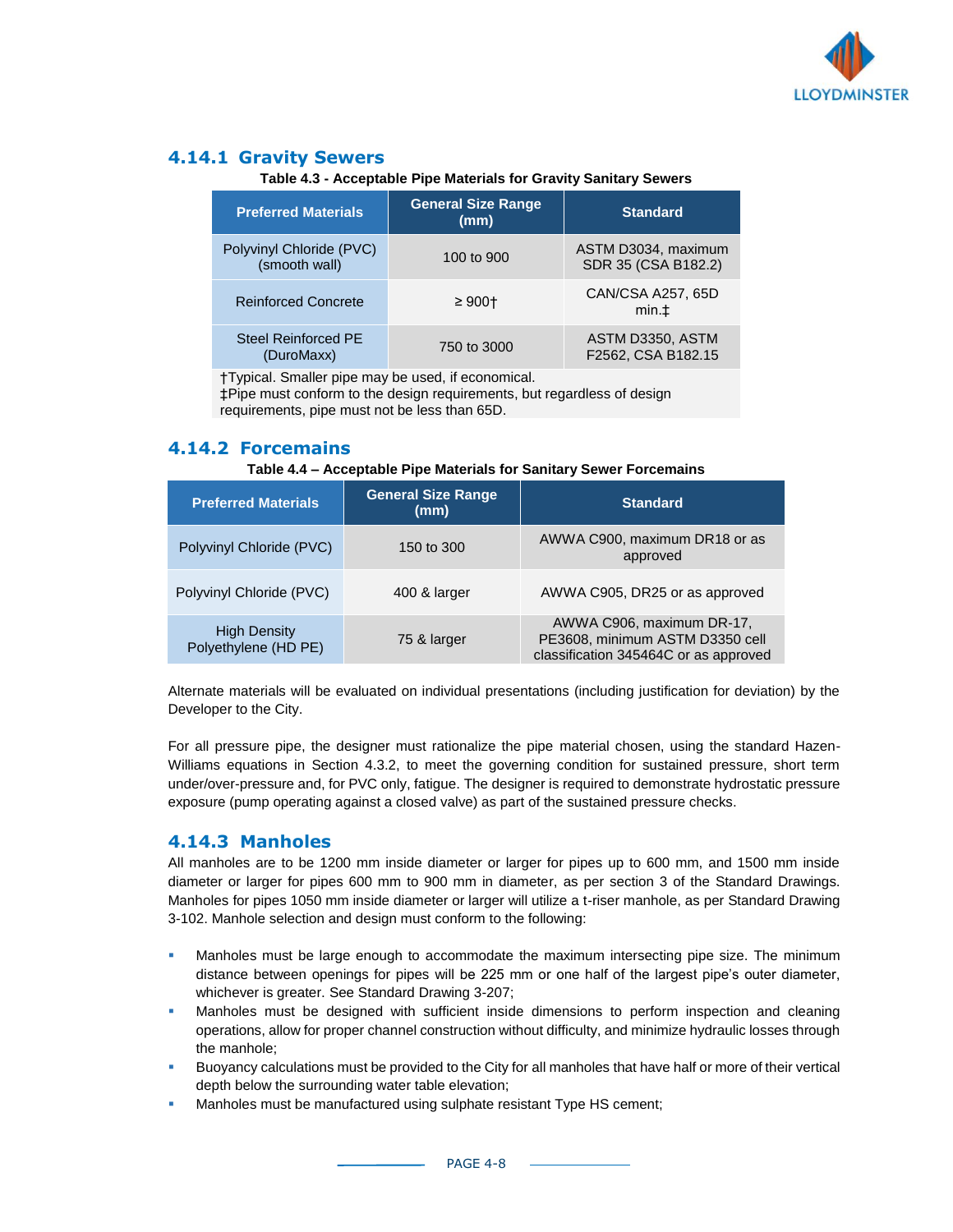

- **■** Manhole sections must be precast reinforced concrete sections conforming to ASTM C478 and CSA A257.4;
- **■** Manhole steps must be standard safety type, aluminum forged of 6061-76 alloy having a minimum tensile strength of 200 MPa;
- All joints must be sealed with confined rubber gaskets conforming to ASTM C443;
- Manholes must be fitted with the appropriate cast-iron frame and cover conforming to Class 20 ASTM A48 as shown in Section 3 (Manholes) of the Standard Drawings. Manholes installed in roadways, unless otherwise specified, must utilize an F-80 floating frame as detailed in Standard Drawing 3-202 and a TF-80LSAN Sanitary Sewer Cover as detailed in Standard Drawing 3-204;
- **■** Manholes requiring watertight covers must use 600 mm cast iron covers and Lifespan frame assemblies, as manufactured by Hamilton Kent, or approved equal. See Standard Drawing 3-206;
- **Pre-benched manhole bases must be used wherever possible with pre-cored connection holes and water**tight Duraseal or G-Loc joints or an approved equivalent;
- Tee-riser manholes must conform to CSA 257.2/ASTM C76 (pipe components) and CSA A257.4/ASTM C76 for the manhole riser component; and
- **EXECT** Aluminum safety platforms must be installed in all manholes with a depth greater than 5 m. See Standard Drawing 3-201.

#### **4.14.4 Bedding Materials**

Unless otherwise specified by the analysis of pipe loading and/or soil conditions, granular material for the bedding of pipes in sound dry soils will be Class B, using Bedding Sand, as detailed in Standard Drawing 4- 200, conforming to the gradation in Table 4.5, below. Any anticipated need to utilize special bedding or construction techniques must be clearly identified in the drawings, and the Developer must supply any calculations and design rationale to the City for their review and records.

| <b>Standard Sieve Size</b> | <b>Percent Passing</b>        |                                |                              |
|----------------------------|-------------------------------|--------------------------------|------------------------------|
| (mm)                       | <b>Bedding</b><br><b>Sand</b> | <b>Bedding</b><br><b>Stone</b> | <b>Washed</b><br><b>Rock</b> |
| 25                         |                               |                                | 100                          |
| 20                         |                               | 100                            |                              |
| 16                         |                               | $75 - 100$                     |                              |
| 12.5                       |                               | $65 - 90$                      |                              |
| 10                         | 100                           |                                | $30 - 55$                    |
| 5                          | $50 - 100$                    | $35 - 55$                      |                              |
| 2.5                        | $30 - 90$                     | 0                              | $5 - 25$                     |
| 0.315                      | $10 - 50$                     |                                | $0 - 5$                      |
| 0.080                      | $0 - 10$                      |                                |                              |

#### **Table 4.5 – Acceptable Bedding Material Gradation**

In high water table areas with poor soils, Bedding Stone or Washed Rock must be used.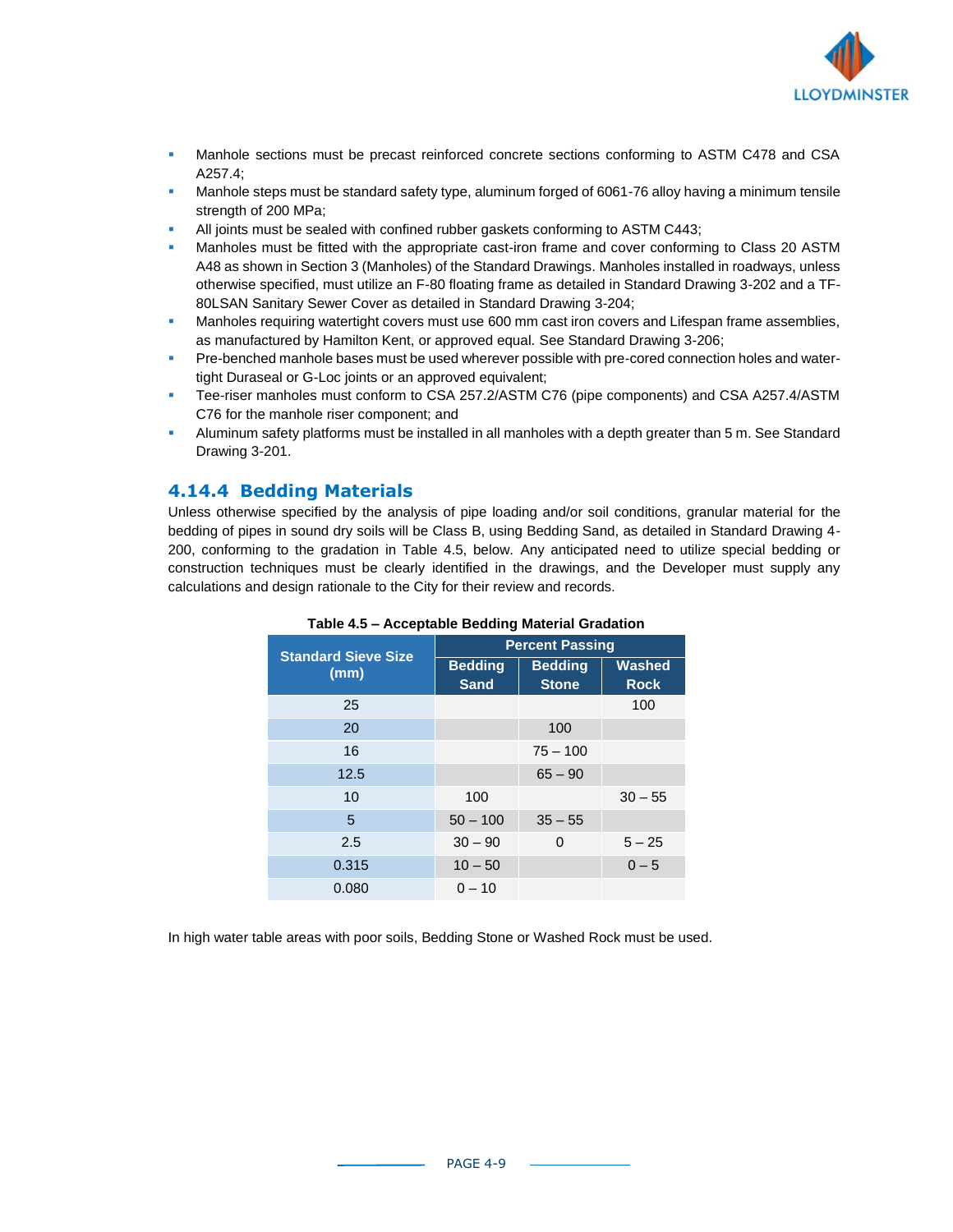

# **TABLE OF CONTENTS**

| <b>SECTION</b> |                                             | <b>PAGE</b> |
|----------------|---------------------------------------------|-------------|
|                | Appendix 4A - Sanitary Sewer Specifications |             |
| 4A.1           | Pipe Installation                           | 4A-2        |
| 4A.1.1         | <b>Bedding</b>                              | $4A-2$      |
| 4A.1.2         | Pipe                                        | $4A-2$      |
| 4A.2           | Manhole Installation                        | $4A-2$      |
| 4A.3           | Testing and Inspection                      | 4A-3        |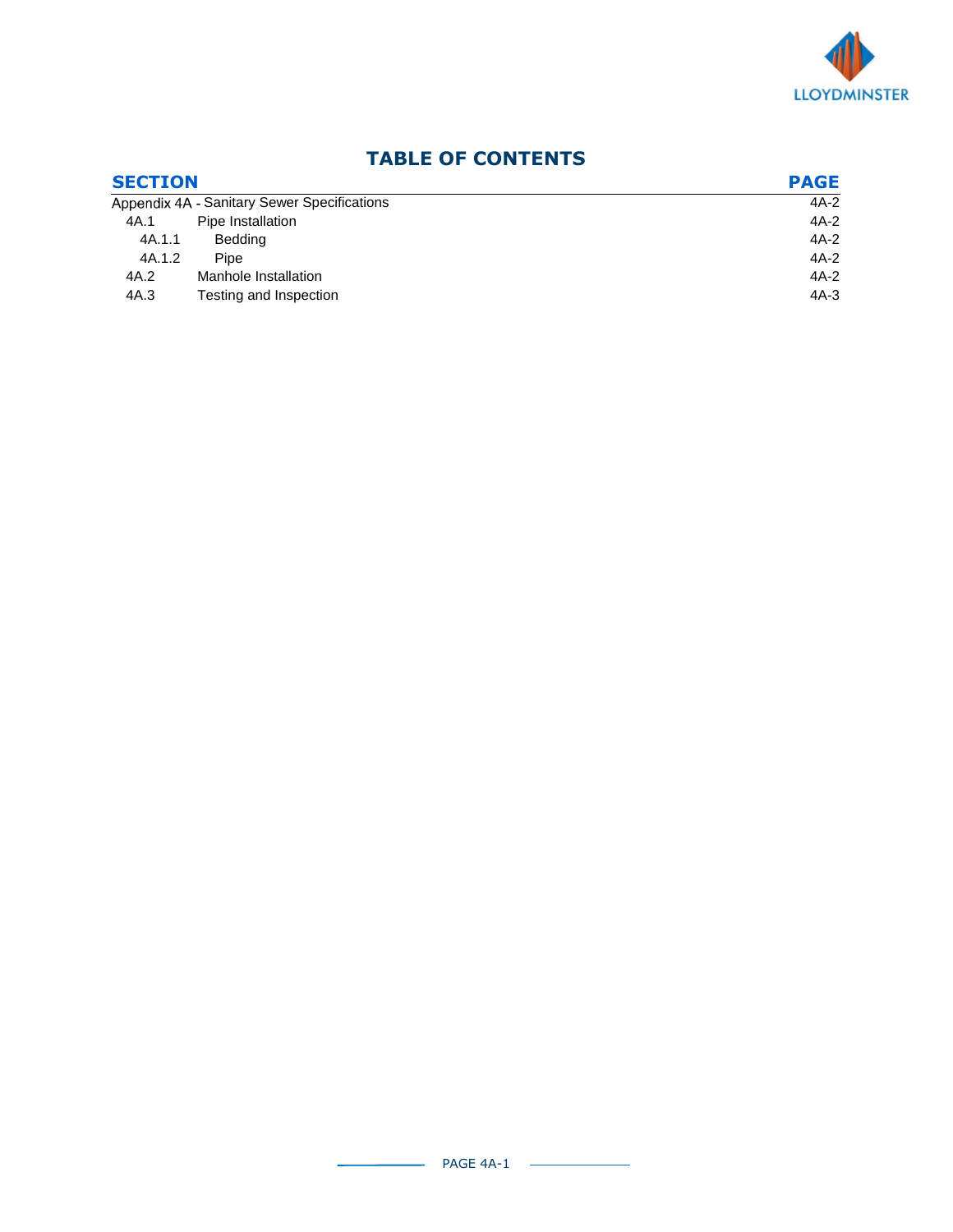

# **Appendix 4A - SANITARY SEWER SPECIFICATIONS**

# **4A.1 Pipe Installation**

Installation of pipes will conform to the following subsections.

#### **4A.1.1 Bedding**

For Class A bedding, the sewer pipe will be bedded and cradled in 32 MPa concrete to the depths shown on Standard Drawing 4-200.

For Class B bedding, the sewer pipe will be bedded in compacted granular material, which will have a thickness as shown on Standard Drawing 4-200. The granular material will be compacted to 95% Standard Proctor Density for the full width of the trench up to 300 mm above the crown of the pipe.

#### **4A.1.2 Pipe**

Concrete pipe lifting holes are to be sealed with pre-fabricated plugs after installation of the pipe.

PVC pipe age is not to exceed two years at the time of installation.

Pipes and fittings are to be clean of debris and water before installation. Pipes are to be laid and joined as per the manufacturer's recommendations. Whenever work is suspended, install a removable water-tight bulkhead at the open end of the last pipe laid to prevent the entry of foreign materials.

Make watertight connections to manholes, and existing pipes. Use non-shrink grout when suitable gaskets are not available.

Service connection pipes are not to protrude into the main.

Pipes being crossed must be supported as shown in Standard Drawing 4-300.

## **4A.2 Manhole Installation**

Installation of manholes will conform to the following and Standard Drawings 3-100, 3-101, and 3-102.

Concrete for benching and bases will be to ASTM A3000 Type HS high sulphate-resistant cement. Cast-in-place concrete will develop a compressive strength of not less than 32 MPa in 28 Days. Manhole bases that are poured in place will be 200 mm thick and rest on undisturbed soil.

Both the inside and outside of each manhole barrel joint will be finished smooth with non-shrink grout. Spacing of manhole steps is to be no more than 400 mm on center for full depth of manhole, and no more than 600 mm from the top step to the rim of the manhole. Steps are to be aligned with the frame and cover. Safety platforms are to be installed as per Standard Drawing 3-201 on manholes greater than 5.0 m in depth. Two (2) safety platforms are to be installed on manholes greater than 10.0 m in depth.

Openings for connections made in the field must not be greater than the outer diameter of the pipe by more than 50 mm in any direction and must be cored or cut, see Standard Drawing 3-207. Existing manhole floors will be rechanneled and properly benched, and the junction area will be grouted to form a smooth joint.

When pre-benched manholes aren't used, the benching will be placed by hand. Manhole benching will ensure good footing for workers and adequate space for minor tools and equipment. Benching will be sloped toward the channel at 1.0% (10 mm/m). The benching will provide a u-shaped channel as a continuation of the incoming pipe(s), with a side height of 0.75 times the full diameter of the sewer. Channelling and benching will be finished to trowel smoothness to provide an unobstructed flow. Branch lines entering the manhole will be channeled to join the main line at an acute angle. Sanitary service connections made directly to a manhole must extend to discharge directly to the channel within the manhole, not onto the benching. See Standard Drawing 7-106.

Set the frame and cover to the required elevation using no more than three concrete grade rings. Grade rings must be sealed either with non-shrink grout or RAM-NEK or approved equal. All frame and cover castings must be true to form and dimensions, free from faults, sponginess, cracks, blowholes, or other defects affecting their strength.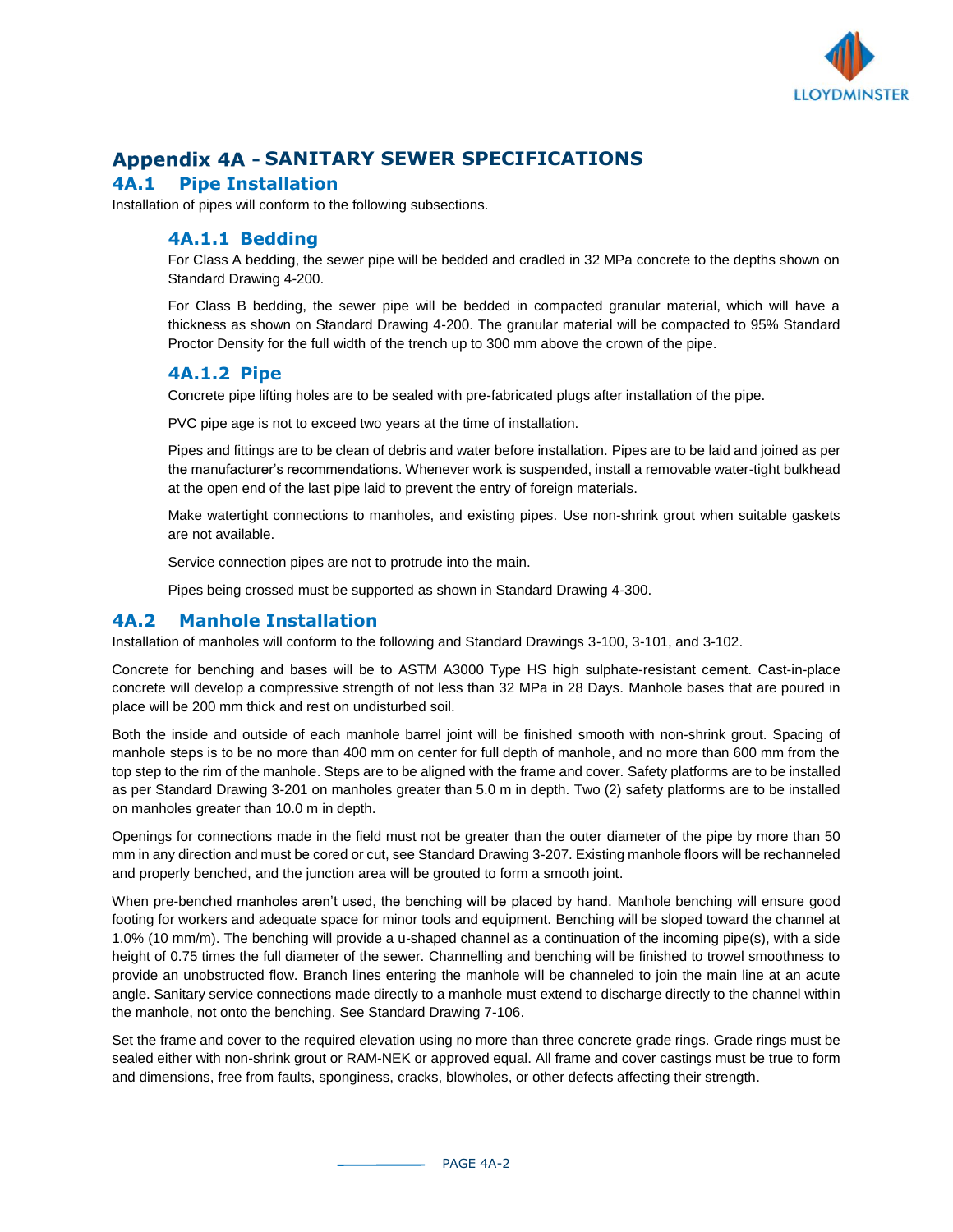

# **4A.3 Testing and Inspection**

Trench backfill compaction will be tested as per Section 9.3. Sewers will be inspected and tested as per Section 9.5.